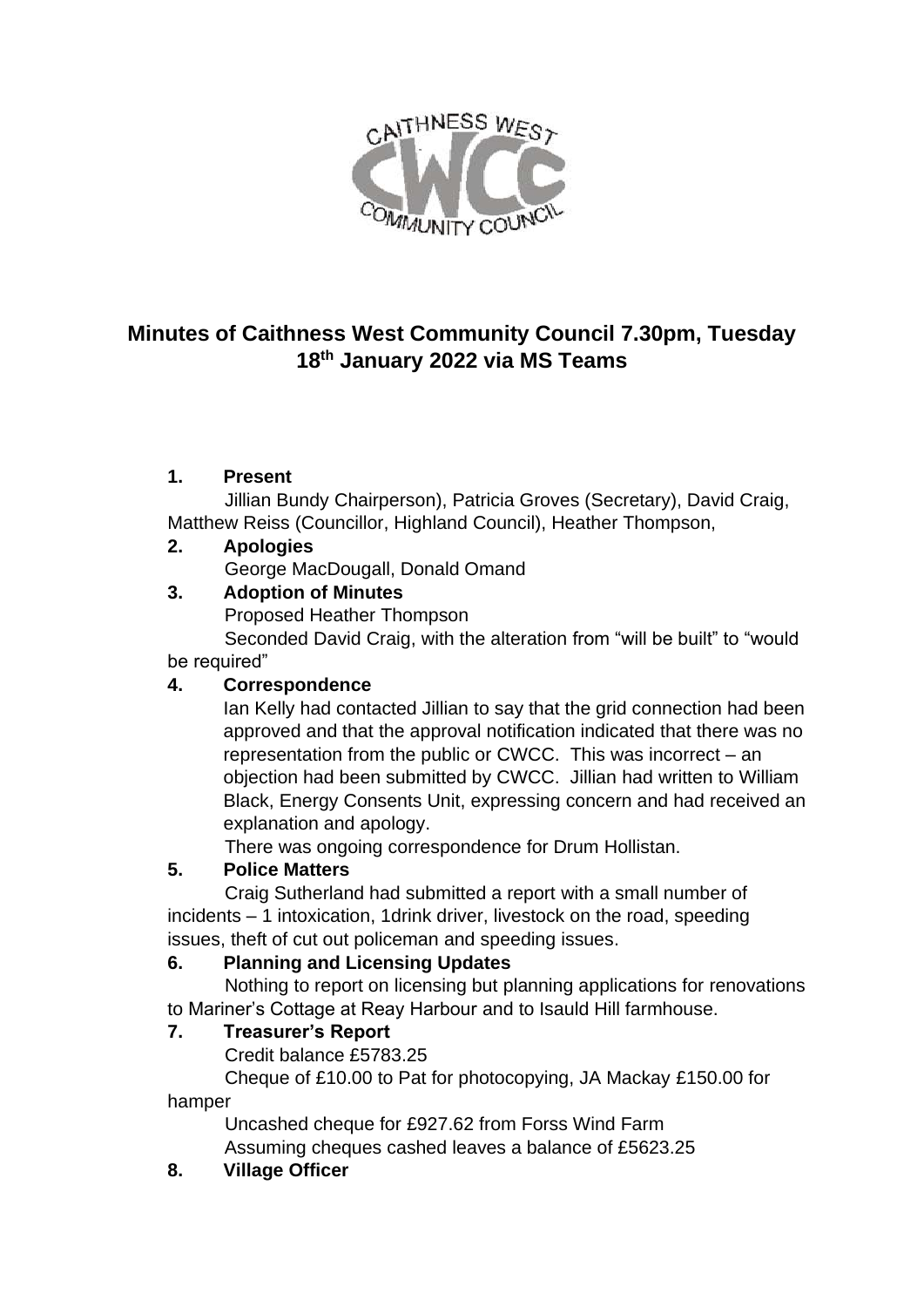Hamper had been delivered to James McAdie as agreed and it was hoped he would continue with the excellent work he had undertaken around the village. Mr Mackay at Hill of Forss does ground maintenance and Jillian will contact him to see if he will do the path work previously discussed.

#### **9. Renewables Developments**

Limekiln variation has been approved and Limekiln extension will be

next.

The logging lorries are still working.

Tormsdale objection had been submitted.

The Scottish Government has issued a consultative document about the future of onshore wind power and the public has been invited to comment. David has completed a form and will also fill one in on behalf of the CWCC and circulate it for comments. The closing date is 31st January 2022.

100 mw offshore turbines northwest of Reay might affect whether any more onshore wind farms are built. The Crown Estate off Strathy could have offshore turbines. 200 m tall turbines could be built at Strathy South in the future. Perhaps the 2 km buffer zone from turbines to settlements should be increased?

John Campbell QC, on behalf of Aberdeenshire council, took a wind farm to court over noise abatement and won the case. Is this an argument for the future? Perhaps the noise will increase with age?

#### **10. Dounreay Stakeholder's Group**

David emailed the 8<sup>th</sup> December minutes to the Community Council on the 18<sup>th</sup> January 2022. The next sub group meeting is the  $26<sup>th</sup>$  January 2022 and the next whole group 23rd March 2022. There is a worry about several tonnes of Uranium being stored as it has a half-life of 10,000 years. DSRL has become part of the Magnox Group, with one managing director.

#### **11. Association of Community Councils**

There has been no update to date.

#### **12. Community Shop**

Rebecca and Pat visited the community shop in Embo on the 5<sup>th</sup> November 2021 and received excellent advice from Jim McGillivray about how the shop was set up and run. On the  $10<sup>th</sup>$  December 2021 they met with Helen Allan from Thurso Community Development Trust to ask about setting up a Development Trust in Reay. She recommended that we set up a SCIO alongside the Development Trust. Jillian, Rebecca and Pat met on the 17<sup>th</sup> January 2022 to discuss the way forward. It was decided to contact Reay Golf Club to discuss whether a shop could be sighted there. Jillian, Heather, Rebecca and Pat had already spoken with Chris Bain and Rita Leavesley about sighting the shop at Reay Hall. A date was to be arranged with Committee members of Reay Golf Club. A meeting will be held on the 7<sup>th</sup> February 2022 at 7.30 in Reay Golf Club to set up a